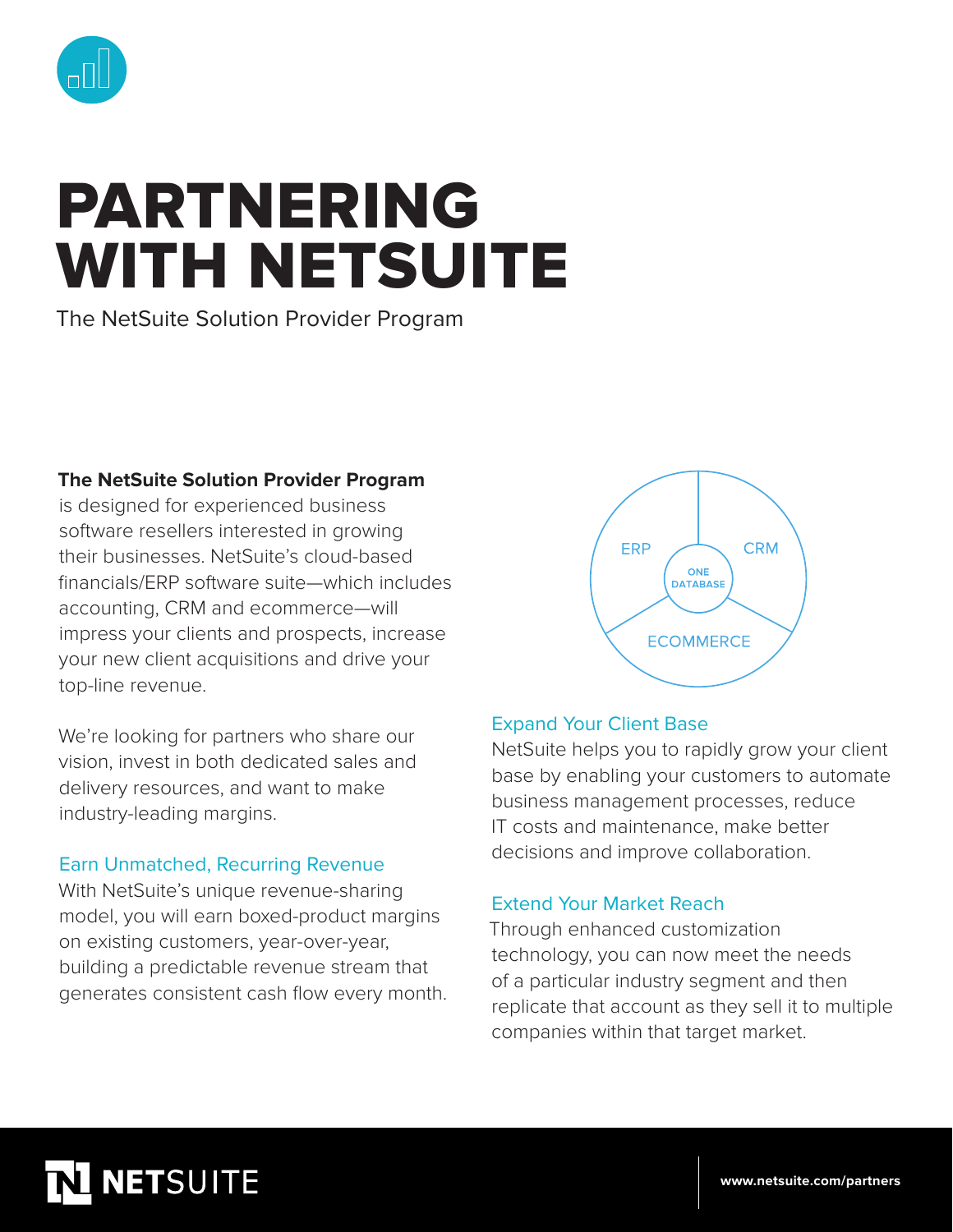## **What does it take to become a successful NetSuite Solution Provider?**

At NetSuite, our diverse community of solution providers shares a vision and common approach to their businesses to achieve success. Our most successful partners take the following approach:

## • Financial/CRM Application Expertise

To realize a significant return on investment, qualified solution providers must have a solid working knowledge of financial accounting/ ERP and CRM solutions for mid-market and enterprise customers. This expertise ensures your clients get the service they need when designing, implementing and deploying their business management solution. NetSuite supplements our partners' expertise with web-based and instructor-led training opportunities and certifications.

### • Dedicated Sales Resources

Partners who employ dedicated sales representatives gain immediate results. These representatives carry NetSuite new business license quotas to ensure expected revenue targets are achieved. Most NetSuite partners experience a very fast path to break even and profit on this dedicated sales investment.

### • Methodology Experience

To maximize their business potential, successful solution providers should have a consultant on staff who fully understands how to implement business software applications, develop customized business processes and convert financial and accounting data.

## **What are some best practices to help drive a thriving NetSuite business?**

As with any successful business venture, customer acquisition and retention is critical for success. NetSuite's most successful partners share the following common practices to achieve maximum results:

## • Vertical/Industry Specialty

Successful partners are focused on core vertical industries in which they can best leverage their domain and product customization expertise to deliver valueadded solutions and services to a specific vertical market. NetSuite complements your specialty with our own industry software solutions that help your clients get up and running faster with the capabilities of our cloud computing business management suite.

## • Lead/Demand Generation Expertise

To meet your business goals, it's critical to invest in dedicated marketing resources skilled in demand generation for business application software sales. NetSuite accelerates your lead generation efforts with co-branded marketing materials, sample campaigns and cooperative marketing funds.

## • One Product/One Market

With NetSuite, our solution providers can deliver to their clients a single, integrated and powerful business management software solution. Partners that deliver complementary services to the NetSuite solution can shorten their sales cycles and demonstrate fast time-to-value for their prospective and existing clients.